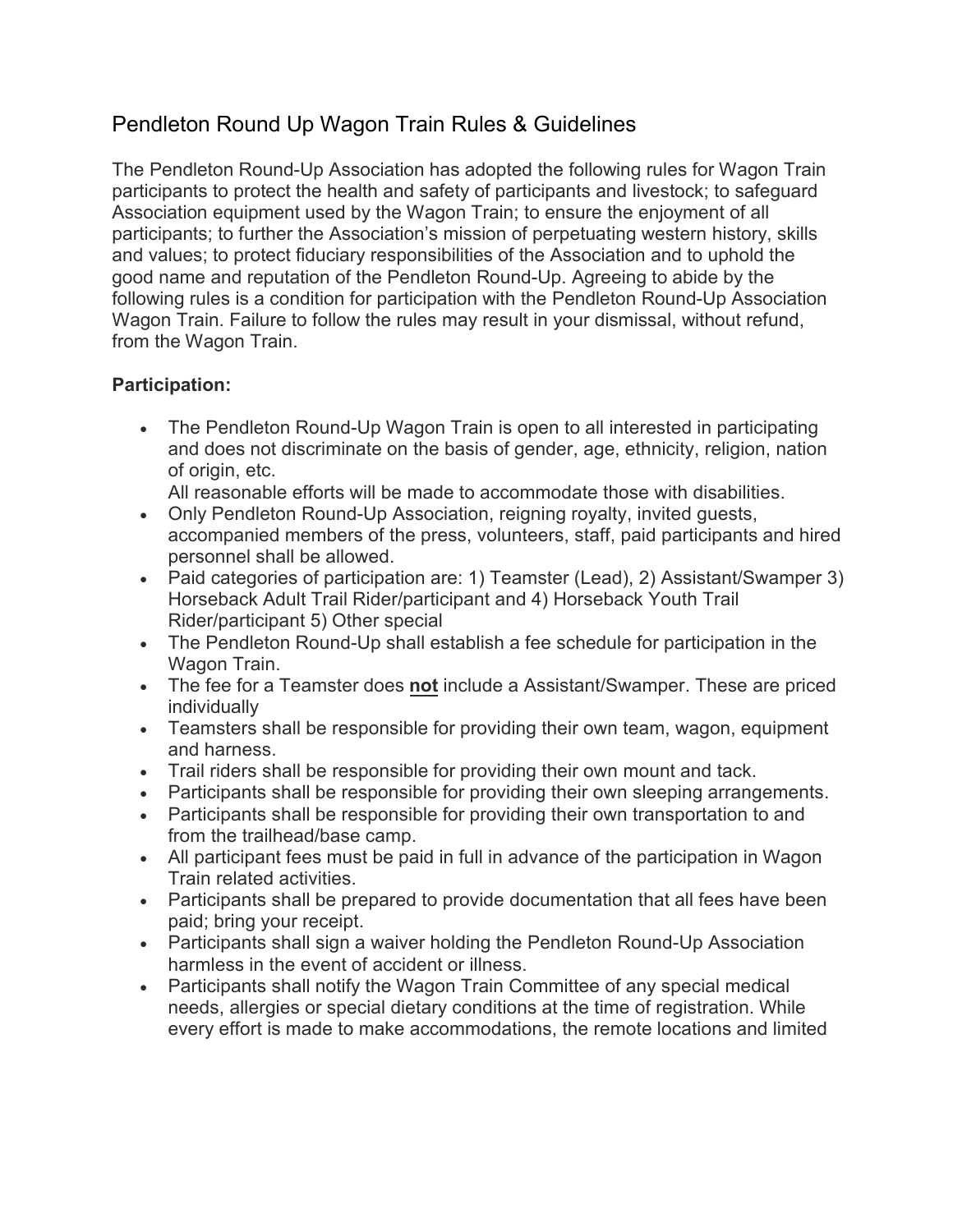facilities make this very difficult at times. Please bring any supplemental items you may need.

• Participants agree that their image may be used in promotion materials associated with the Wagon Train.

### **Livestock:**

- The Wagon Master, or delegated committee members, may examine livestock participating in the Wagon Train to determine if draft horses, riding horses, ponies, mules and oxen participating in the Wagon Train are healthy, sound and fit.
- Any animals failing to pass the Wagon Master's examination shall be banned from participating in the Wagon Train.
- Participants should be prepared with any travel/health certificates required by their location/or Oregon.
- It is recommended that all animals participating in the Wagon Train be freshly shod. No matter where the camp is located, the Blue Mountains are notoriously very rocky.
- All farrier and/or veterinarian bills incurred in association with participation with the Wagon Train shall be entirely the responsibility of the owner.
- The Wagon Master and designated committee members may conduct a practical test of all teamsters and teams that they are not familiar with to ensure that the teamster has the skills and experience to safely drive their team and that the team is sufficiently trained and mannered so as not to pose a hazard to themselves or others.
- All teamsters will be eighteen years of age or older.
- If the Wagon Master determines that an animal has become sick or lame during the trip, they may direct the teamster to withdraw.
- No stud horses or dogs will be allowed as part of the Wagon Train.
- If an animal dies or has to be humanely put down, the owner shall be responsible for any costs associated with the disposal of said animal.
- The Wagon Train will provide USFS approved forage for all participating livestock Monday night thru Saturday morning. Hay provided by the participants must be comply with the Forest Service requirement of "weed free" status.
- Participants are responsible for providing their own grain and supplements.
- Wagon Train will provide adequate stock water; *which will come from ponds or creeks.* We do not have enough potable water to use for stock.
- Participants will be responsible for providing their own water containers.
- All livestock will be safely tied, penned or picketed in designated areas at all times when not on the trail. Tree savers need to be used instead of tying directly to trees. Foals must be halter broke and led or contained.
- All livestock will be treated in a safe and humane manner.
- Participants will exercise safe control of their livestock and will take no actions to endanger their animals, other participants or their livestock.
- Animal abuse of any kind will not be tolerated. Electric prods will not be allowed.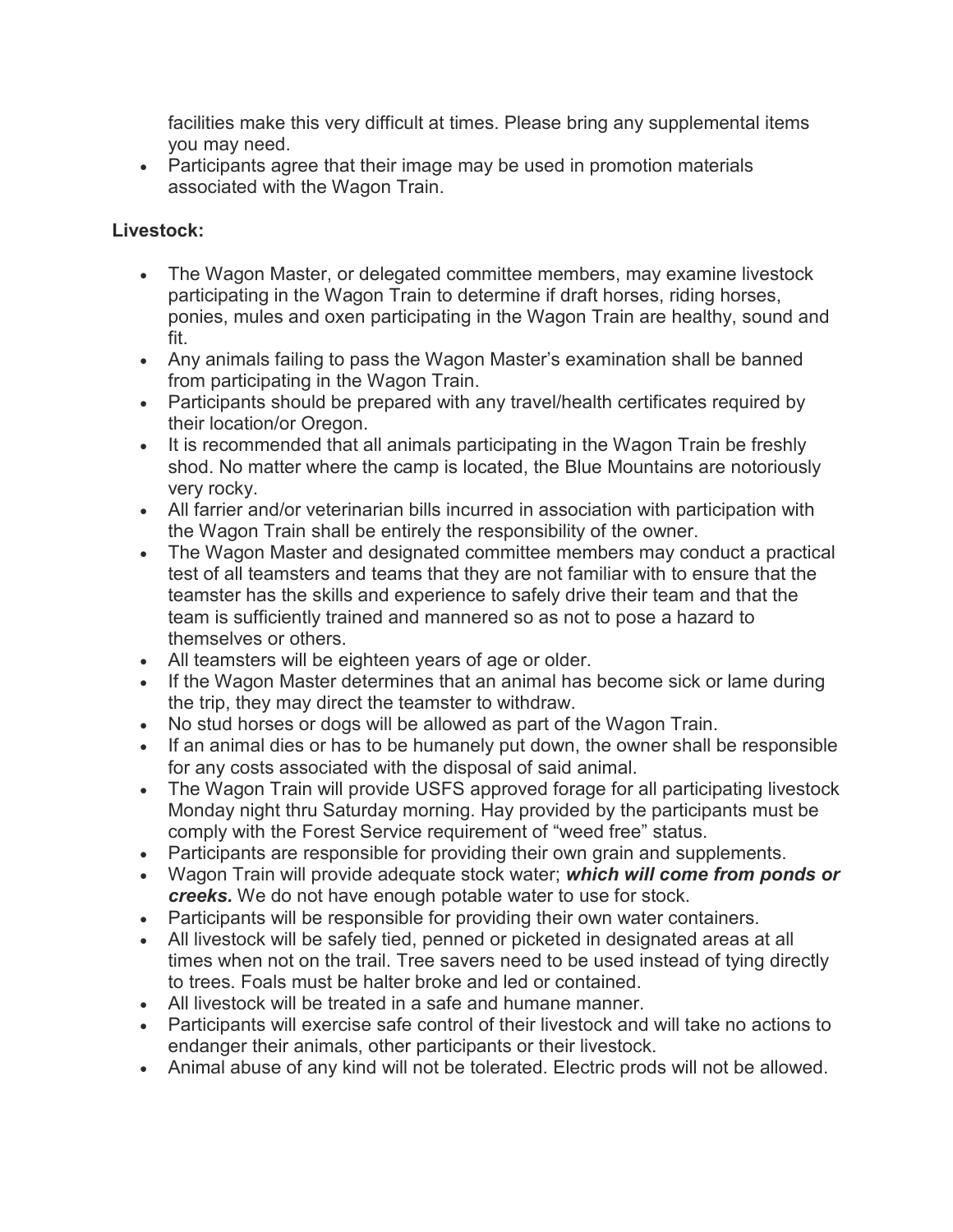## **Equipment:**

- All wagons, harness and tack will be in a safe and serviceable condition.
- The Wagon Master or designee may inspect all wagons, harness and tack that they are not familiar with before allowing its participation.
- No pneumatic tires will be allowed.
- If the Wagon Master determines that a wagon, harness or tack are not safe, they can deny participation in the Wagon Train.
- If any repairs are required, the Wagon Master will re-inspected the repair to insure it is safe.
- To the extent possible, the Wagon Train Committee will have equipment, materials, supplies and craftspeople available to assist with repairs.
- All wagons will be equipped with working brakes.
- No bikes are allowed onsite. Use of 4 wheelers/ATVs/UTVs is restricted to designated personnel

### **Behavior:**

- Participants will not take any prescription drugs which impairs their motor skills and/or judgement posing a risk to others and the livestock associated with the Wagon Train.
- There will be no consumption or possession of marijuana (prohibited on Federal land) or illegal drugs on the premises of Wagon Train or at any of its activities.
- Participants will only smoke in designated areas at designated times and be respectful of those around them.
- There will be no consumption of alcoholic beverages, on the trail, by Wagon Train participants.
- Participants will treat fellow participants, Wagon Train volunteers, staff and paid help with civility and courtesy.
- Participants will not be in possession of firearms at any time.
- Parents or legal guardians of minors shall be responsible for their behavior and safety on the trail and in camp.
- Participants will not operate drones, aerial or robotic vehicles while part of the Wagon Train.
- Participants will use designated restroom facilities when available.
- Participants will refrain from loud activities after "lights out" to allow other participants to sleep.
- Participants will keep a neat and tidy camp and dispose of trash in receptacles provided by the Wagon Train. Participants are asked to spread manure and leftover hay before leaving camp.
- Participants will not litter along the Wagon Train trails, and will retain and dispose of trash at the base camp.
- Participants will not damage any public or private property including fences, and be mindful that we are guests on public and private property.